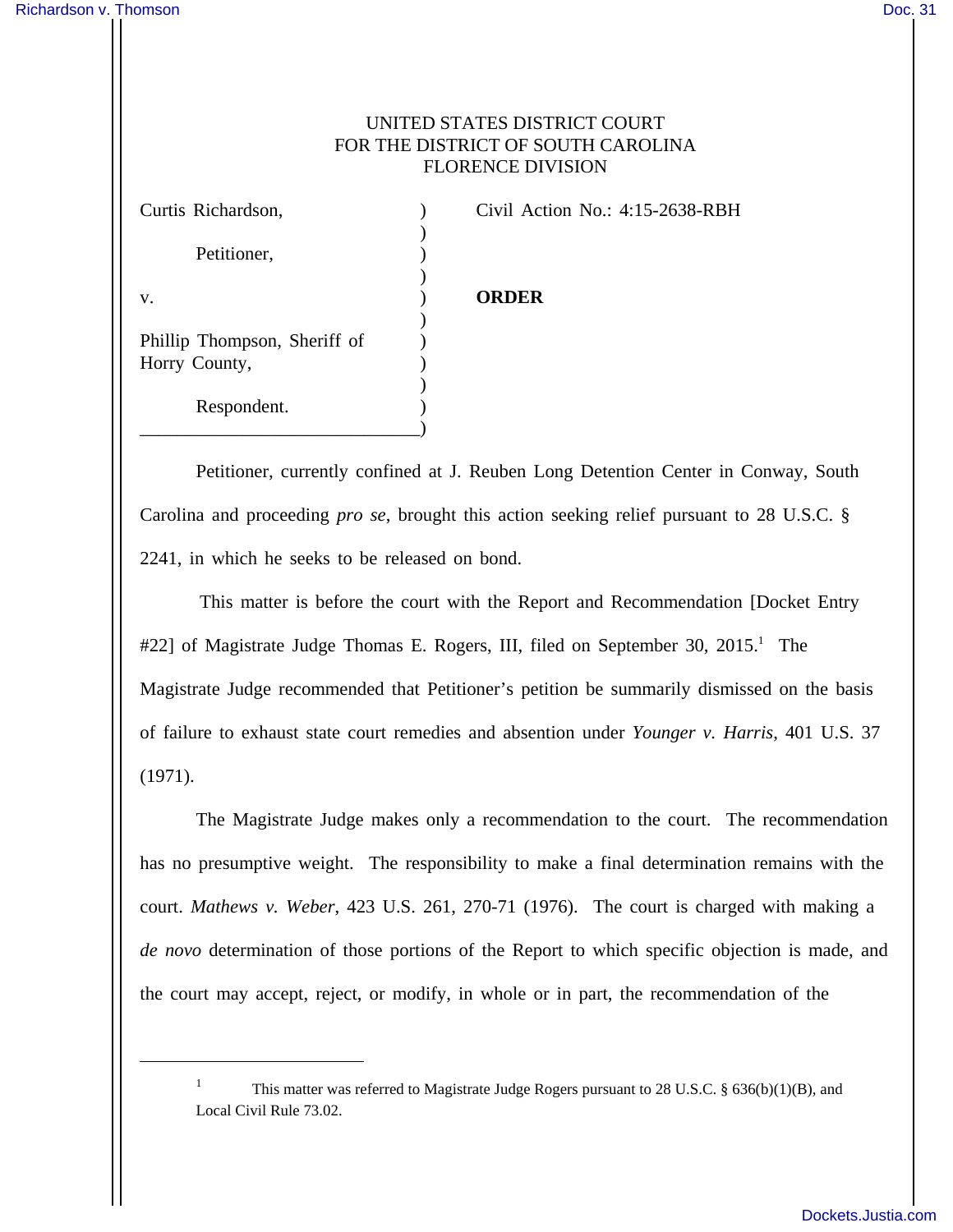Magistrate Judge, or recommit the matter with instructions. 28 U.S.C. § 636(b)(1).

The court is obligated to conduct a *de novo* review of every portion of the Magistrate Judge's report to which objections have been filed. *Id.* However, the court need not conduct a *de novo* review when a party makes only "general and conclusory objections that do not direct the court to a specific error in the magistrate's proposed findings and recommendations." *Orpiano v. Johnson*, 687 F.2d 44, 47 (4th Cir. 1982). In the absence of a timely filed, specific objection, the Magistrate Judge's conclusions are reviewed only for clear error. *See Diamond v. Colonial Life & Accident Ins. Co.*, 416 F.3d 310, 315 (4th Cir. 2005).

 Petitioner alleges three grounds for relief. The first ground relates to an arrest on April 14, 2015 on a firearm charge that is pending in state court and for which he was granted bond. The second ground relates to an arrest for various state charges including drug offenses, resisting arrest, and obstructing justice on May 2, 2015 for which he was granted bond. The petitioner has filed no objections regarding these grounds. The Court has reviewed the Magistrate's Report for clear error and finds none. As noted by the Magistrate Judge, state pretrial detainees must present their constitutional arguments to the state court before seeking a federal writ of habeas corpus. *See Dickerson v. State of Louisiana*, 816 F.2d 220, 224 (5th Cir. 1987). Also, under the *Younger* absention doctrine, federal courts should refrain from interfering with pending state judicial proceedings absent extraordinary circumstances. *See Satter v. Leapley*, 977 F.2d 1259, 1261 (8th Cir. 1992).

The third ground of the petition relates to an arrest on July 29, 2015 "for the same possession of firearm charge" and for which Petitioner was denied bond. The petitioner's objections relate to this ground and will be addressed by the Court.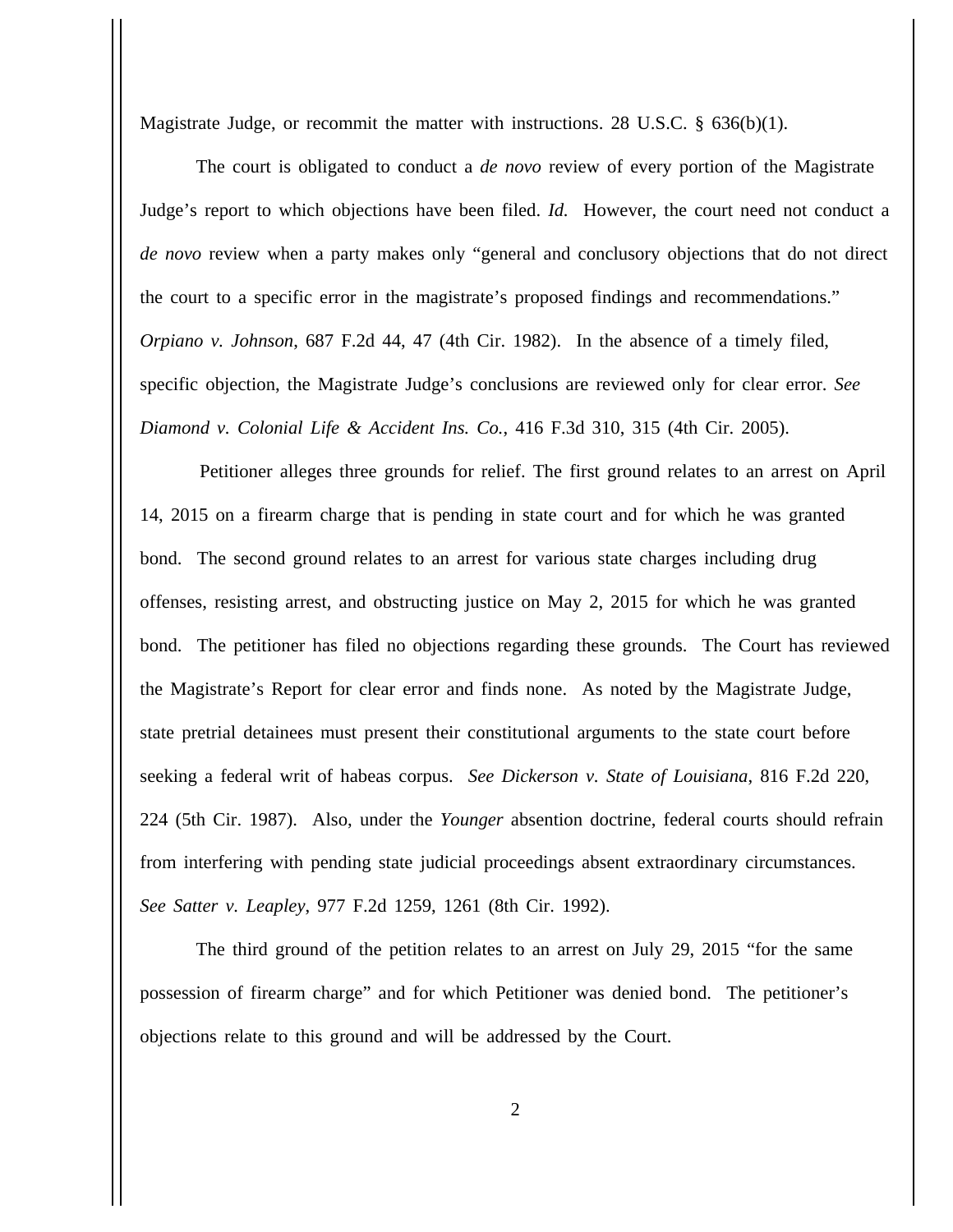In his objections, Petitioner states that he is a "pre-trial federal and state detainee". (Obj., ECF No. 27, p. 1) He states that he seeks release on bond and dismissal of the federal charges.<sup>2</sup> He states that he was arrested again for the same firearm charge and that he should be given bond in federal court because he was already allowed to be on bond for the same firearms offense in state court. He further asserts: "The fact that Petitioner is being subjected to two (2) bond punishments for the same offense violates the double jeopardy clause." *Id*., p. 4-5.

In the federal charges pending before the undersigned (4:15-cr-492-RBH), the petitioner is represented by counsel and had the opportunity to move for bond and to raise any pertinent constitutional issues.<sup>3</sup> "Principles of judicial economy and efficiency weigh against allowing federal defendants to file separate habeas petitions where an appropriate remedy is available with the trial court." *Kotmair v. United States*, 143 F. Supp. 2d 532, 534 (E.D.N.C. 2001), "[W]here habeas claims raised by a pretrial detainee would be dispositive of the pending federal charges, principles of federal court efficiency require that the petitioner exhaust those claims by presenting them at trial and then on direct appeal." *Id*., citing *Moore v. U.S.*, 875 F. Supp. 620, 624 (D.Neb. 1994). The Court also notes that the petitioner is incorrect that he is being subjected to double jeopardy. The Supreme Court has held that the Double Jeopardy Clause is not violated by dual prosecution. *Abbate v. United States*, 359 U.S. 187, 193-94 (1959). "And no law prevents the prosecution of state firearm offenses either before or after a

 $2$  Petitioner does not mention the federal charges in his petition.

 $3$  The federal magistrate judge held a detention hearing and ordered the petitioner to be detained. This Court reviewed the matter and agreed that pretrial detention was appropriate. (*United States v. Curtis Richardson*, C/A No. 4:15 cr-00492), Docket No. 100.